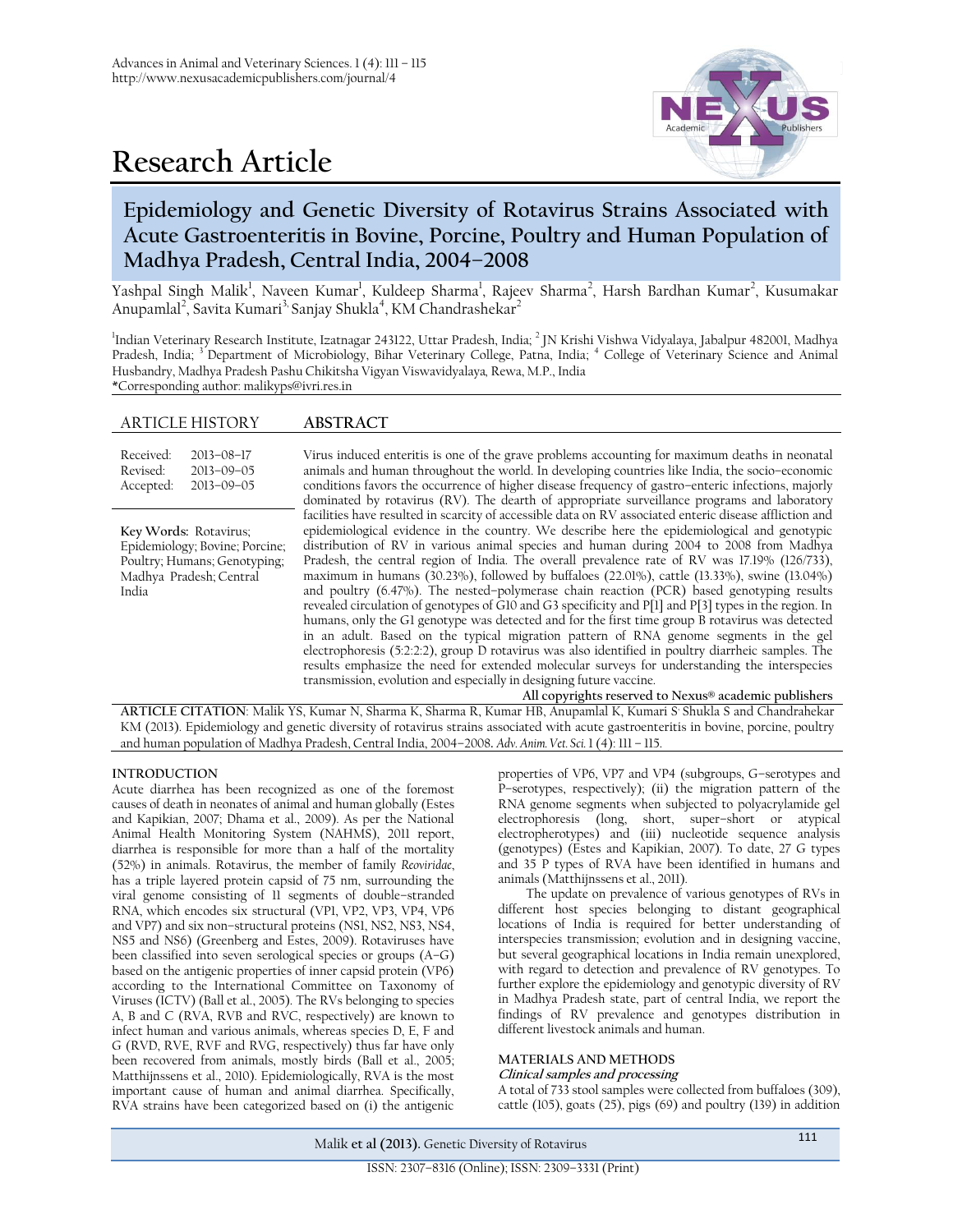to diarrheic human patients (n=86) during April, 2004 to August, 2008 from Jabalpur and surrounding areas of Madhya Pradesh, central India. Majority of these samples were collected from young ones of animals (less than 6 months of age) or children below 5 years of age who were hospitalized with suspected rotavirus gastroenteritis or visited hospital for treatment of acute dehydration due to enteric infection. All the samples were processed by making 10% (w/v) suspension in phosphate buffered saline (pH 7.2) and centrifuged at 10,000g for 30 min to remove course materials. Supernatants were filtered through 0.45 µm syringe filters before storage at  $-20^{\circ}$ C for further use.

## **Electrophoretic characterization of dsRNA**

The collected stool samples were processed for the detection and confirmation of rotavirus by RNA–PAGE and the genome segments were visualized by silver staining as described in our previous studies (Malik et al., 2011, 2012). The extracted RNA was assessed qualitatively and quantitatively using a Nanodrop Spectrophotometer (ND–1000, ThermoScientific, USA).

**Reverse transcription–polymerase chain reaction (RT–PCR)** The first strand cDNA synthesis following PCR for the amplification of full length VP7 (1062 bp) and partial length VP4 gene (864 bp) was carried out as described in our previous studies (Malik et al., 2012; 2013) using the published primers for VP7 (Taniguchi et al., 1992) and VP4 (Isegawa et al., 1993). The multiplex nested PCR was done for genotyping as per the method and primers used in earlier studies (Gouvea et al., 1990, 1994; Isegawa et al., 1993; Iturriza–Gomara et al., 2004). Amplified products were resolved by agarose gel electrophoresis (1% w/v) at 100 V for 1 hour in 1X TAE buffer with 0.5 µg/ml ethidium bromide and viewed under UV trans– illuminator and documented. Amplified products were directly sequenced for VP7 and VP4 genes using the Big dye terminator sequencing kit v3.0 by automated Genetic analyzer ABI 3130xl (Applied Biosystems).

#### **RESULTS AND DISCUSSION**

Enteric infections with severe diarrhea are accountable for more than 5% of all deaths among children below 5 years of age and in animals mainly below 6 months of age. Viral pathogens are the most common cause of gastroenteritis in both developing and developed countries (Boschi–Pinto et al., 2008; Dhama et al., 2009; Black et al., 2010) especially rotaviruses (WHO, 2007, 2008; Ramani and Kang, 2007; Tanaka et al., 2007, Parashar et al., 2009; Tate et al., 2009), noroviruses (Radford et al., 2004; Scipioni et al., 2008), astroviruses (De Benedictis et al., 2011) and adenoviruses (Baber and Candy, 1981; McFerran and Smyth, 2000). Rotaviruses belonging to species A, B and C (RVA, RVB and RVC, respectively) are known to infect humans and various animals, whereas species D, E, F and G (RVD, RVE, RVF and RVG, respectively) thus far have only been recovered from animals, mostly birds (Ball et al., 2005; Matthijnssens et al., 2010; Otto et al., 2012). Epidemiologically, RVA is the most important cause for animal as well as human diarrhea.

#### **Prevalence of rotavirus in cattle and buffalo calves**

Though extensive epidemiological studies have described the occurrence of RVs from animals in India (Minakshi et al., 2005, 2009; Ghosh et al., 2008; Manuja et al., 2008; Nataraju et al., 2009; Basera et al., 2010; Kusumakar et al., 2010; Dash et al., 2011; Rai et al., 2011; Singh and Jhala, 2011; Malik et al., 2012), still the information on prevalence and genotypes distribution of RV from central part of India is scary. The samples collected during the period of April–June, 2004 revealed the presence of group A rotavirus in 34.78% (24/69) of diarrheic buffalo calves, while 2 out of 5 diarrheic samples from cattle calves were also found positive for RV based on genomic pattern migration in RNA–PAGE. Age wise, higher susceptibility to RV infection



was seen in calves of 3–6 weeks old age group (55.55%) followed by up to 3 weeks of age (36.36%). Sex wise, male calves (42.85%) were found more susceptible compared to female calves (28.2%). Subsequently, in 2006 sampling was done to know the prevalence of RVs in animals, in which maximum prevalence was recorded in buffalo calves (23.61%, 17/72) than cattle calves (21.43%, 6/28). In both the study periods, younger ones of less than 3 months of age were more susceptible to virus infection. In contrast to previous year report, in which male calves showed higher susceptibility to infection, during 2006, female calves (25.32%) were slightly more susceptibility than males (22.39%). In 2007, 13.3% (6/46) buffalo calves were found positive in comparison to 20% (2/10) cattle calves. In 2008, the prevalence of RV in buffalo and cattle calves was 17.2% (21/122) and 6.45% (4/62), respectively. Overall, RV prevalence was 22.01 % in buffaloes and 13.33% in cattle calves over the period, 2004–2008 (Fig.1).



**Figure1:** Prevalence of rotavirus in cattle and buffalo calves during 2004–2008

# **Prevalence of rotavirus in piglets**

In 2006, sampling was done from diarrheic piglets to know the prevalence of RV in swine population of the state. Group A rotavirus was detected in 25.7% piglets (9/35), where all RV positive samples showed typical migration pattern of 4:2:3:2 in RNA–PAGE. Surprisingly, in the subsequent year (2008) all the diarrheic piglets (n=34) were found negative for RV infection, which need further evaluation.

## **Prevalence of rotavirus in human**

In 2006, sampling was done to know the prevalence of RVs in animals as well as humans and its cross species transmission possibility, in which 26.09% (12/46) prevalence of RV was recorded in diarrheic children. Younger ones of less than 1 year of age were found more susceptible to RV infection. In 2008, 35% (14/40) of samples from children were detected positive. All the RV positive samples exhibited 4:2:3:2 type migration pattern (group A rotavirus), while one sample of adult human showed 4:3:3:1 indicative of group B rotavirus. Also long electropherotypes were observed in all expect two human samples in which short electropherotypes were observed. Overall, RV prevalence in human was 30.23% over the period, 2006–2008 (Fig.2).

#### **Prevalence of rotavirus in poultry**

The study on avian RV prevalence was conducted during 2006 and virus was detected in 11.68% (9/77) of faecal samples based on migration pattern in RNA–PAGE. More than 75% of birds below 3 months of age showed RV infection, and broilers were comparatively more susceptible to infection than layers. Interestingly, RNA–PAGE profiles of genomic RNA segments of avian RVs revealed the presence of two different groups i.e. group A (5:1:3:2) in seven samples and group D rotaviruses (5:2:2:2) in two samples. This was the first report of group D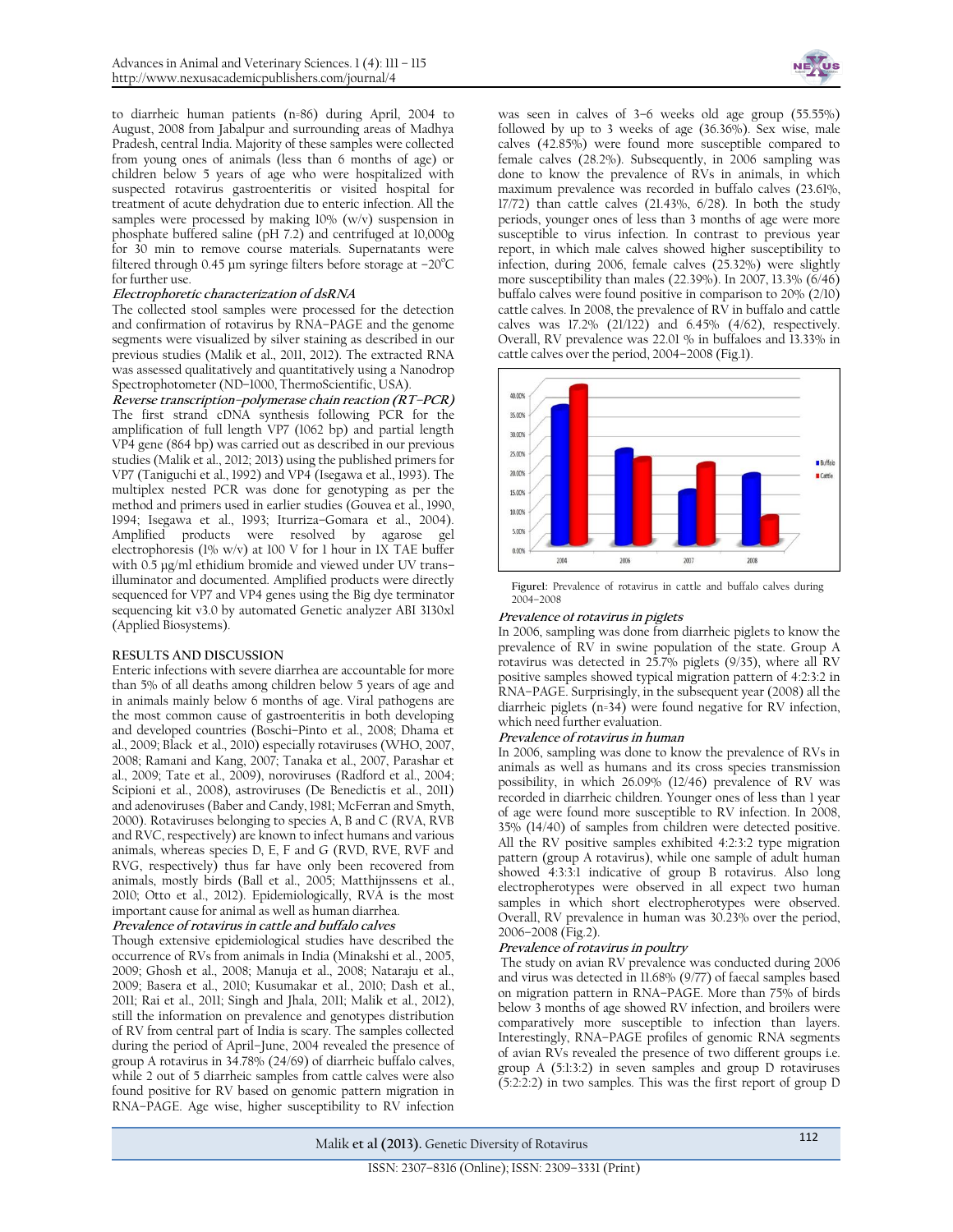

rotavirus from poultry in India based on genomic profile in PAGE after silver staining (Savita et al., 2008).



**Fig. 2.** Prevalence of rotavirus in children below 5 years of age during 2006–2008.

Overall, the prevalence of RVs in central India (Fig. 3a,b) was found maximum in human (30.23%, 26/86), followed by buffaloes (22.01%, 68/309), cattle (13.33%, 14/105), pigs (13.04%, 9/69) and poultry (6.47%, 9/139).



Figure 3(a): Prevalence of rotavirus in human, buffalo, cattle, pigs, poultry and goats (2004–2008).



Figure 3(b): Percent of India's population residing in Madhya Pradesh with prevalence of rotavirus in different species of animals and human

In past, it has been observed that the under–five child mortality rate is highest in Madhya Pradesh (89 deaths/1000 live births), approximately three times higher than the Indian under–five child mortality rate (30.15 deaths/1000 live births) (Sample Registration System, Office of Registrar General, India, 7<sup>th</sup> July, 2011) which could be associated with the higher prevalence of rotavirus like fatal infections in children of the state. Though diarrheic samples collected from goats were found negative for RV, but needs further investigation on large number of sample size for the exact scenario of its existence from the region. **Genotypic diversity**

#### The rapid evolution of RVs by means of various mechanisms especially through the exchange of genomic segments among the different host specific RVs lead to diverse genotypes and emergence of novel RVs strains having the capability to jump cross–species barrier (Jagannath et al., 2000; Laird et al., 2003; Esona et al., 2004, 2009, 2010; Mascarenhas et al., 2007; Matthijnssens et al., 2008, 2009; De Donno et al., 2009; Bonkoungou et al., 2011; Mukherjee et al., 2012). In India, during late 1990's, the first report on animal group A rotavirus genotypes distribution was published by Gulati et al. (1999) based on G & P typing of rotavirus–positive samples collected during 1994 and 1997, in which G10 was found predominating (83%) over others G6 (6%). The majority (94%) of bovine RVs had P[11] while one isolate exhibited P[1] genotype specificity. The most common combination of G and P types detected was G10P[11] (81%), followed by G6P[1] (3%) and G6P[11] (3%). Since, the first report on genotypic distribution of bovine RVs in 1997, it has been identified in diarrheic calves from northern region: Kashmir (G6, G8 and G10), G10P[11] G8+G10P[11]; G10P[11], Haryana and adjoining region (Minakshi et al., 2005; Malik et al., 2013) with predominance of G10 genotype (Basera et al., 2010; Rai et al., 2011), G6P[11] and G10P[3]), Haryana and Punjab (Manuja et al., 2008); Eastern region: G3P[3] strains from Kolkata (Ghosh et al., 2007) [G10]; Western region: G8P[14] strains from Pune (Chitambar et al., 2011). Novel and/or unusual bovine group A RV strains have also been reported viz. G10P[3] from northern (Manuja et al., 2008) and G8P[14] from western India (Chitambar et al., 2011). Rare G15P[11] and G15P[21] strains have been identified and characterized from eastern India (Ghosh et al., 2008). G10P[11] has been found in asymptomatic and symptomatic infections in Indian children, and thought to be acquired through zoonotic transmission (Rao et al., 2000; Varshney et al., 2002; Iturriza– Gomara et al., 2004).

During the study period, genomic diversity was studied based on both genomic RNA migration pattern in RNA–PAGE and multiplex nested PCR. The RV isolates detected during 2006 revealed eight different electropherotypic patterns in animals i.e. four in buffaloes, three in cattle, one in swine and five electropherotypic patterns in human. Interestingly, two unique electropherotypes (one common in cattle and swine; another common in buffalo, cattle and humans) were found suggestive of possible cross–species transmission of RVs. Subsequently, in 2007, all (n=8) the RNA–PAGE positive RV samples were genotyped as of G10 specificity, while none of the sample was typed in nested RT–PCR assay for P–genotype. Studies conducted with bovine RV recovered worldwide showed that serotype G6 and G10 predominate in cattle, although samples with specificity to serotypes G1, G3, can also be found (Suresh et al., 2012). The most frequent RV P genotypes detected in bovine faeces are P[1]; P[5] and P[11] (Gulati et al., 1999; Rao et al., 2000; Minakshi et al., 2005; Ghosh et al., 2007; Manuja et al., 2008; Chitambar et al., 2011; Malik et al., 2012; Suresh et al., 2012). Differences were more frequent in the migration of 10 $^{\rm th}$  and 11 $^{\rm th}$  segments of RV isolates from cattle, buffalo and human. Both short and long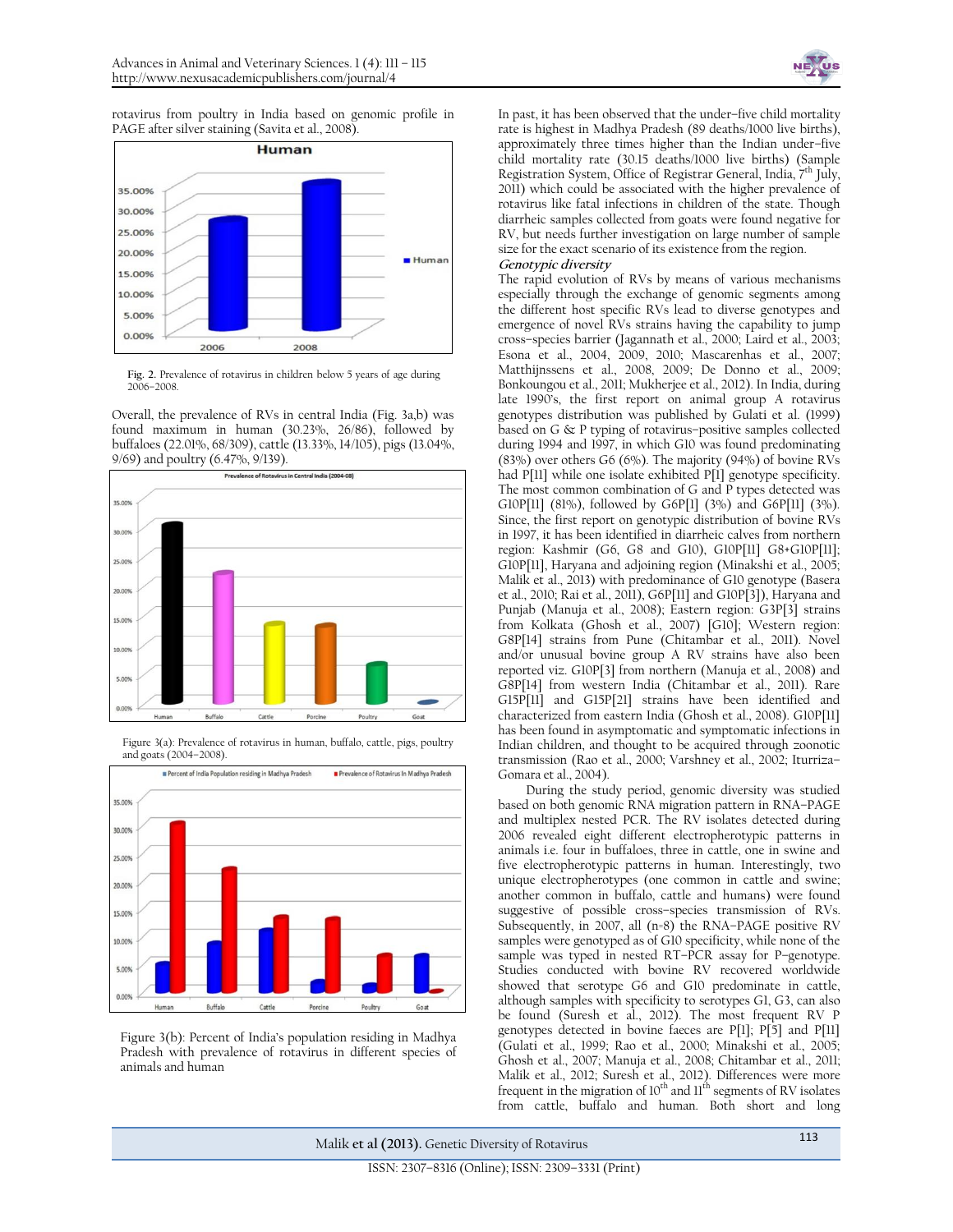electropherotypes were recorded. In human, the most common genotypes identified are G1 genotype. More recently, Malik et al. (2012) described the genotypic distribution of RVs in Indian bovine population with unexpectedly higher proportions of G3 genotype. PCR–genotyping confirmed that 39.4% (13/33) of the prevalent RVs were the G3 type and P typing revealed that 93.9% (31/33) of the samples were P[11]. The changing pattern of genotypic circulation in bovines over the time further needs more extensive molecular epidemiological studies in other species also so as to reach a stage where precise situation of most predominant genotypes can be known. In this study, we found the common bovine rotavirus of G10 genotype in central India and in humans it was of G1 specificity.

#### **CONCLUSIONS**

The present findings conclude that the occurrence of rotavirus in bovine, porcine, poultry and human population in central India is quite consistent. It also adds to the epidemiological data on rotavirus genotypes circulating in dairy herds of Madhya Pradesh, central India. However, still more elaborate studies should be conducted to estimate the gravity of the situation as well as the epidemiological understanding of contributing viral genotypes in future for the development and implementation of efficient immunization approaches, thereby controlling infection and reducing economic losses.

#### **ACKNOWLEDGMENTS**

The authors wish to acknowledge the help received from State Animal Husbandry Department during collection of samples and MP Rural Livelihood Project and MP Council of Science and Technology for financial help.

#### **REFERENCES**

- Baber DJ and Candy JB (1981). Isolation and characterization of bovine adenoviruses types 3, 4 and 8 from free living African buffaloes (Syncerus caffer). Res. Vet. Sci. 31(1): 69–75.
- Ball JM, Mitchell DM, Gibbons TF and Parr RD (2005). Rotavirus NSP4: a multifunctional viral enterotoxin. Viral Immunol. 18: 27–40.
- Basera SS, Singh R, Vaid N, Sharma K, Chakravarti S and Malik YPS (2010). Detection of Rotavirus Infection in Bovine Calves by RNA–PAGE and RT–PCR. Ind. J. Virol. 21(2):144–147.
- Black RE, Cousens S, Johnson HL, Lawn JE, Rudan I, Bassani DG, Jha P, Campbell H, Walker CF, Cibulskis R, Eisele T, Liu L, Mathers C; Child Health Epidemiology Reference Group of WHO and UNICEF (2010). Global, regional, and national causes of child mortality in 2008: a systematic analysis. Lancet 375: 1969–1987.
- Bonkoungou IJ, Damanka S, Sanou I, Tiendrébéogo F, Coulibaly SO, Bon F, Haukka K, Traoré AS, Barro N and Armah GE (2011). Genotype Diversity of Group A Rotavirus Strains in Children With Acute Diarrhea in Urban Burkina Faso, 2008–2010. J. Med. Virol. 83: 1485– 1490.
- Boschi–Pinto C, Velebit L and Shibuya K (2008). Estimating child mortality due to diarrhoea in developing countries. Bull. World Health Org. 86(9): 710–717.
- Chitambar SD, Arora R, Kolpe AB, Yadav MM and Raut CG (2011). Molecular characterization of unusual bovine group A rotavirus G8P[14] strains identified in western India: Emergence of P[14] genotype. Vet. Microbiol. 148: 384–388.
- Dash SK, Tewari A, Kumar K, Goel A and Bhatia AK (2011). Detection of Rotavirus from diarrhoeic cow calves in Mathura, India. Vet. World 4(12): 554–556.
- De Benedictis P, Schultz–Cherry S, Burnham A and Cattoli G (2011). Astrovirus infections in humans and animals – molecular biology, genetic diversity, and interspecies transmissions. Infect. Genet. Evol.  $\text{II}(7)$ : 1529-1544.
- De Donno A, Grassi T, Bagordo F, Idolo A, Cavallaro A, Gabutti G and Collaborative Group for the surveillance of Rotavirus Infection (2009).Emergence of unusual human rotavirus strains in Salento, Italy, during 2006–2007. BMC Infect. Dis. 9: 43.
- Dhama K, Chauhan RS, Mahendran M and Malik SVS (2009). Rotavirus diarrhea in bovines and other domesticated animals. Vet. Res. Comm. 33(1): 1–23.
- Esona MD, Armah GE, Geyer A and Steele AD (2004). Detection of an Unusual Human Rotavirus Strain with G5P[8]Specificity in a Cameroonian Child with Diarrhea. J. Clin. Microbiol. 42(1): 441–444*.*



- Esona MD, Geyer A, Banyai K, Page N, Aminu M, Armah GE, Hull J, Steele DA, Glass RI and Gentsch JR (2009). Novel Human Rotavirus Genotype G5P[7] from Child with Diarrhea, Cameroon. Infect. Genet. Evol. 15(1): 83–86.
- Esona MD, Page NA, Akran VA, Armah GE and Steele AD (2010). Characterization of 2 Human Genotype G10Rotavirus Strains, 3008CM and 1784/CI/1999, Isolated in Cameroon and Cote d'Ivoire during the 1999–2000 Rotavirus Season. J. Infect. Dis. 202(S1): S212– S219.
- Estes M and Kapikian A (2007). Rotaviruses. In: Knipe DM, Howley PM, Griffin DE, Lamb RA, Martin MA, Roizman B, Straus SE, editors. Fields virology. Philadelphia: Kluwer Health/Lippincott, Williams and Wilkins. p. 1917–1974.
- Ghosh S, Samajdar S, Sinha M, Kobayashi N, Taniguchi K and Naik TN (2008). Molecular characterization of rare bovine group A rotavirus G15P[11] and G15P[21] strains from eastern India: identification of simian SA11–like VP6 genes in G15P[21] strains. Virus Genes 37: 241– 249.
- Ghosh S, Varghese V, Samajdar S, Sinha M, Kobayashi N and Naik TN (2007). Molecular characterization of bovine group A rotavirus G3P[3] strains. Arch. Virol. 152: 1935–1940.
- Gouvea V, Glass RI, Woods P, Taniguchi K, Clark HF, Forrester B and Fang ZY (1990). Polymerase chain reaction amplification and typing of rotavirus nucleic acid from stool specimens. J. Clin. Microbiol. 28: 276– 282.
- Gouvea V, Santos N and Timenetsky MDC (1994). Identification of bovine and porcine rotavirus G types by PCR. J. Clin. Microbiol. 32: 1338– 1340.
- Greenberg HB and Estes MK (2009). Rotaviruses: from pathogenesis to vaccination. Gastroenterology 136(6): 1939–1951.
- Gulati BR, Nakagomi O, Koshimura Y, Nakagomi T and Pandey R (1999). Relative frequencies of g and p types among rotaviruses from Indian diarrheic cow and buffalo calves. J. Clin. Microbiol. 37(6): 2074–2076.
- Isegawa Y, Nakagomi O, Nakagomi T, Ishida S, Uesugi S and Ueda S (1993). Determination of bovine rotavirus G and P serotypes by polymerase chain reaction. Mol. Cell. Prob. 7: 277–84.
- Iturriza–Gomara M, Kang G and Gray J (2004). Rotavirus genotyping: Keeping up with an evolving population of human rotaviruses. J. Clin. Virol. 31: 259–265
- Jagannath MR, Vethanayagam RR, Reddy BS, Raman S and Rao CD (2000). Characterization of human symptomatic rotavirus isolates MP409 and MP480 having 'long' RNA electropherotype and subgroup I specificity, highly related to the P6[1],G8 type bovine rotavirus A5, from Mysore, India. Arch. Virol. 145: 1339–1357.
- Kusumakar AL, Savita, Malik YPS, Minakshi and Prasad G (2010). Genomic diversity among group A rotaviruses from diarrheic children, piglets, buffalo and cow calves of Madhya Pradesh. Ind. J. Microbiol. 50(1): 83– 88.
- Laird AR, Ibarra V, Ruiz–Palacios G, Guerrero ML, Glass RI and Gentsch JR (2003). Unexpected Detection of Animal VP7 Genes among Common Rotavirus Strains Isolated from Children in Mexico. J. Clin. Microbiol. 41(9): 4400–4403.
- Malik YPS, Naveen Kumar, Kuldeep Sharma, AA Haq, Amit Kumar and Minakshi Prasad (2013). Sequence and phylogenetic analysis of bovine rotavirus isolates (G6 genotypes) from India. Adv. Vet. Anim. Sci. 1(1):  $41-43$
- Malik YPS, Sharma K, Vaid N, Chakravarti S, Chandrashekar KM, Basera SS, Singh R, Minakshi, Prasad S, Gulati BR, Bhilegaonkar KN and Pandey AB (2012). Frequency of group A rotavirus with mixed G and P genotypes in bovines: predominance of G3 genotype and its emergence in combination with  $G_8/G10$  types. J. Vet. Sci. 13(3): 271–278.
- Malik YS, Chandrashekar KM, Sharma K, Haq AA, Vaid N, Chakravarti S, Batra M, Singh R and Pandey AB (2011). Picobirnavirus detection in bovine and buffalo calves from foothills of Himalaya and Central India. Trop. Anim. Health Product. 43(8): 1475–1478.
- Manuja BK, Prasad M, Manuja A, Gulati BR and Prasad G (2008). A novel genomic constellation (G10P[3]) of group A rotavirus detected from buffalo calves in northern India. Virus Res. 138: 36–42.
- Mascarenhas JD, Leite JP, Lima JC, Heinemann MB, Oliveira DS, Araújo IT, Soares LS, Gusmão RH, Gabbay YB and Linhares AC (2007). Detection of a neonatal human rotavirus strain with VP4 and NSP4 genes of porcine origin. J. Med. Microbiol. 56(4): 524–32
- Matthijnssens J, Ciarlet M, McDonald SM, Attoui H, Bányai K, Brister JR, Buesa J, Esona MD, Estes MK, Gentsch JR, Iturriza–Gómara M, Johne R, Kirkwood CD, Martella V, Mertens PP, Nakagomi O, Parreño V, Rahman M, Ruggeri FM, Saif LJ, Santos N, Steyer A, Taniguchi K, Patton JT, Desselberger U and Van Ranst M (2011).Uniformity of rotavirus strain nomenclature proposed by the Rotavirus Classification Working Group (RCWG). Arch. Virol. 156(8): 1397–1413.
- Matthijnssens J, Heylen E, Zeller M, Rahman M, Lemey P and Van Ranst M (2010). Phylodynamic analyses of rotavirus genotypes G9 and G12